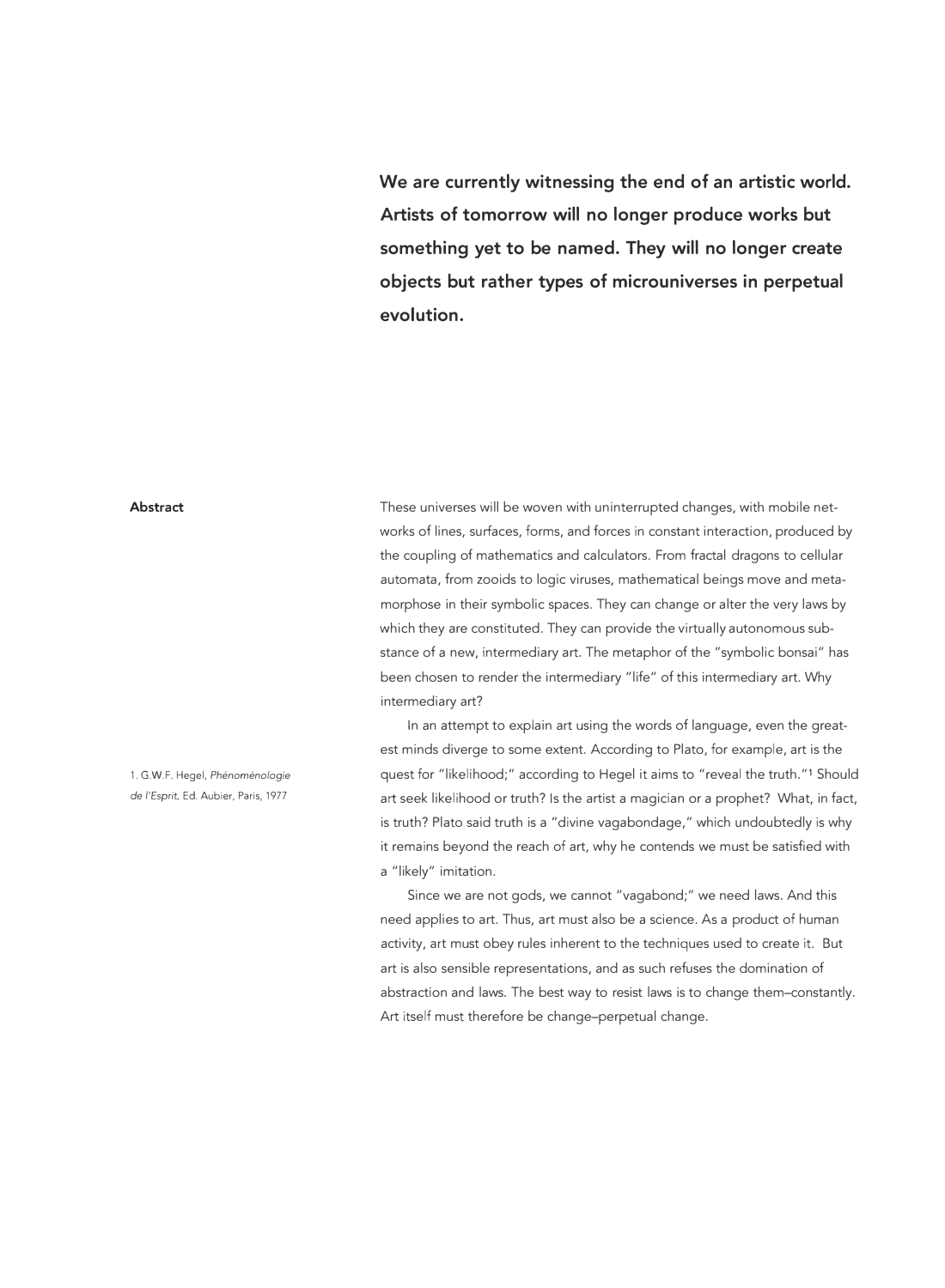# **Bonsai**

## **Philippe Quéau**

lnstitut National de l'Audiovisuel Paris, France

#### **The Bonsai: A Living Work of Art**

Living but regulated, regulated but changing-such is the truth of a likely art, of the art of metamorphosis. This is the art for which the bonsai offers a plausible metaphor.

The notion of a living work of art is not new. Hegel placed such art somewhere between abstract and spiritual works. The archetype of the living art work is the "fete man offers himself in his own honor." The free, fluid movement of "torch bearers" becomes a kind of figure, itself an "animated, living art work, as beautiful as it is vigorous. "2

Whether the living element is "the work" itself or the human agents is ultimately secondary. What is important is the fact that this notion of a living work is so prevalent. Aristotle draws a formal comparison between the living products of nature and those of art and maintains that form is the principle of all production. It is form that becomes manifest in morphogenesis and in artistic ereation. The seed gives birth to the tree in the same way the painter gives birth to the canvas.

Bachelard takes this formal analogy to its limit by stating that the tree is "normally a work of art." Indeed, all life that is sufficiently whole "normally" can be considered a work of art. In terms of law, the integrity of the life divulges the presence of law. Thus, whereas life guarantees change in the laws it adopts, it cannot dispense with the laws. Living art must in turn obey certain laws, without which it is condemned to vagabondage and errancy. These laws govern the general development of the work, the procedures and their composition.

### **Fusion of Impression and Calculation**

Pure sensibility and the unutterable impression must be based on a calculation. Once the law underlying work becomes known, it is as though disemboweled. Thus, on the one hand, without laws the artwork would remain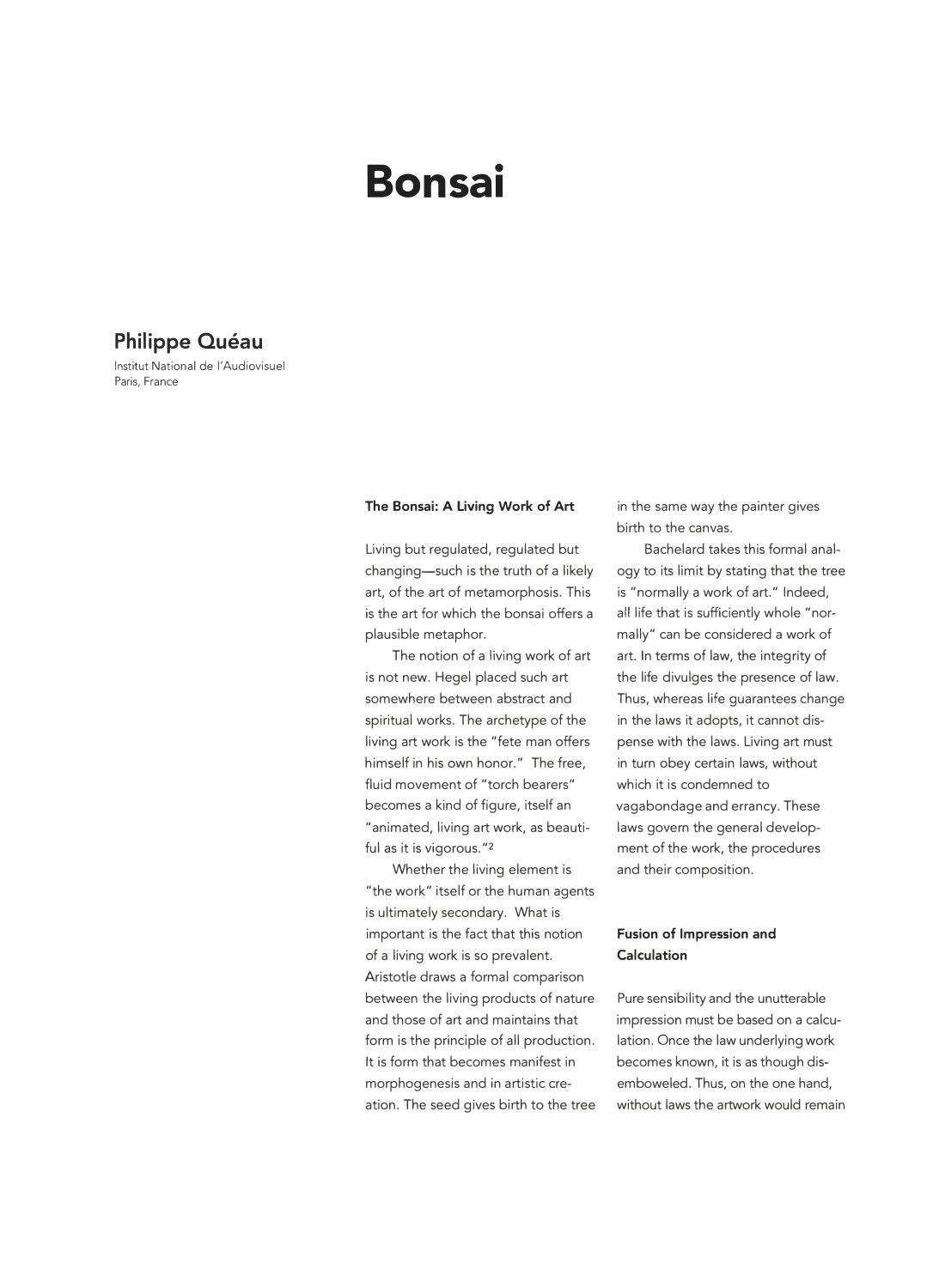spineless. On the other hand, the work must not let its skeleton show.

To continue our tree analogy, the presence of a calculation for an art work is as necessary as that of a trunk for a tree. It is a support, a structure, and a course for the rising sap. Calculations, however, become tiresome and must be forgotten. Forces must be allowed to act and forms to react. The creative process is no longer a question of a time for analysis but of a time for fusion.

Technical reasoning must be founded in sensible expression; the idea must unite with the form. The precise moment of this union is more important than the art work itself. The work belongs to the real world. It breaks away from its creator and assumes autonomy as soon as it has emerged, becoming a mere trace of the creative act. The work is proof that fusion was one day possible, desired, and granted. Yet, in reality, the work is nothing more than an excrement of creative digestion.3 Thus, the distinction between essential and secondary phenomena is capital. The creative act is essential, whereas the work thereby created is secondary. Artists who expect to sell their canvases are well aware of that distinction. Their works are neither their flesh nor their blood.

Artists will no longer produce works, but something that has yet to be named. They will no longer create objects, but kinds of microuniverses in perpetual evolution. These universes will be woven with uninterrupted changes, with mobile networks of lines, surfaces, forms, and forces in constant interaction. The art of metamorphoses of the universe will soon make its appearance in the world of metamorphoses of art. This art will live off the symbolic life of mathematical being.

According to Plato, mathematical things belong to an intermediary world. They occupy a position between material realities and pure ideas, between the domains of the sensible and of the intelligible. By coupling with calculators, mathematics has engendered curious beings, which people have called monsters. The principle behind the animal movement of fractal dragons and cellular automata is derived from recurrence. The iterative pulsation functions as a vital pulse, leaving the algorithm to evolve in the space of its area of application (phase space). The algorithm can modify or alter the very laws whereby it is constituted.

#### **The Creative Act Versus the Work**

We have been acknowledging the existence of the creative act as separate from the work itself. Now, we will discuss what those separate phenomena mean. In the conventional sense, art is defined above all as the production of a work. The work is created from a model, which may be an actual motif or a pretext. Emphasis is put on the originality of creation; even the most imitative works depart from their models. On the other hand, once a work comes to light, it must persevere in its being. The art object is lasting; it is a product frozen in time and one that endlessly copies itself. Whereas the artistic labor of

3. "Like excretion, the instinct to create plastic form is an act where the animal becomes as though external to itself." G.W.F. Hegel, *Philosophy of* Nature.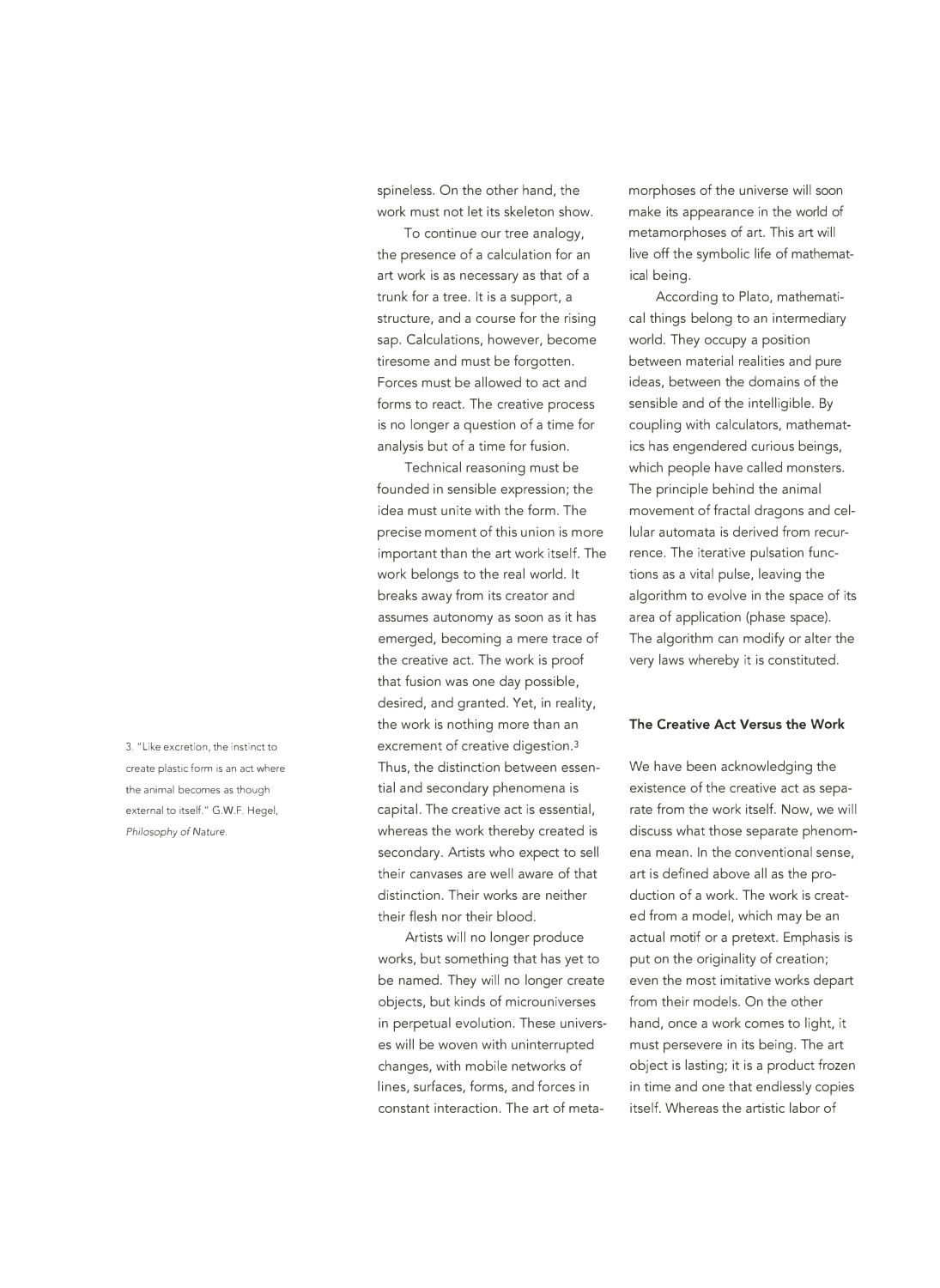**Despite being a tree, that is, a natural phenomenon, the bonsai epitomizes the cultural world. It is cultural in that it is physically cultivated** process, an epige**and gardened and that it symbolizes the labor of will over chance.** 

begetting the work must be considered a living nesis rich in surprises and metamorphoses, the finished work presents nothing more than a mingled mass of all the instants during which it was wrought. Although the work as a finished product clearly affirms its form, it thereby relinquishes the history of its advent. Forget-ting the genesis is a prerequi-

site to the completion. The project is thus obliterated by the object. The last stroke of the brush is also the rub of an eraser.

The end of the work is its limit. This point is crucial. Given that a work of art precludes our tracing the story of its creation, other than summarily, and given that the work offers a finished result rather than a process, we can conclude that something of the flash of insight inherent to the creative act remains eternally beyond reach. The work is more an object than a subject.

However dismal this prospect may seem, it is far from recent. The relationship between the artist and the work of art has not evolved for thousands of years. Plato condemns works of art and written works outright, noting they are nothing but dead productions, incapable of defending themselves. Socrates, speaking to Phaedra, does not mince words: "What is so terrible about writing is its resemblance to painting: do its offspring not present themselves as living beings, but remain majestically silent when questioned?"

The work is doomed to repetition and silence. By establishing itself in time, it copies itself indefinitely. I believe Plato's intermediary worldin other words, the mathematicalcomputer galaxy-is capable of proposing "works" endowed with properties that are in turn intermediary. These works are liable to elicit intermediary sensations and open up a world of intermediary art. The works in this world will be living rather than dead, voluble rather than tacit, evolutive rather than repetitive. In short, they will be more "automatic" insofar as this word (to automation = "self-moving," but also "chance") is, in Aristotle's philosophy, conventionally opposed to technical or artistic "production" *(Tekhne).* 

Before proceeding further, consider that such intermediary arts have long existed. For example, we can adopt the art of the bonsai as a paradigm of an art of models. Despite being a tree, that is, a natural phenomenon, the bonsai epitomizes the cultural world. It is cultural in that it is physically cultivated and gardened and that it symbolizes the labor of will over chance. The artist's pruning provides a decisive response to the automatism of enzymatic and arborescent mechanisms. The bonsai is the victory of the mental over the vegetal realm. But if this is so, where is the omnipresent power of the creator?

There are two answers. First, the art of bonsai trees has simply been used here as a metaphorical example of a systematic competition between active principles of different natures. Ultimately, these active principles should be brought into play in a sym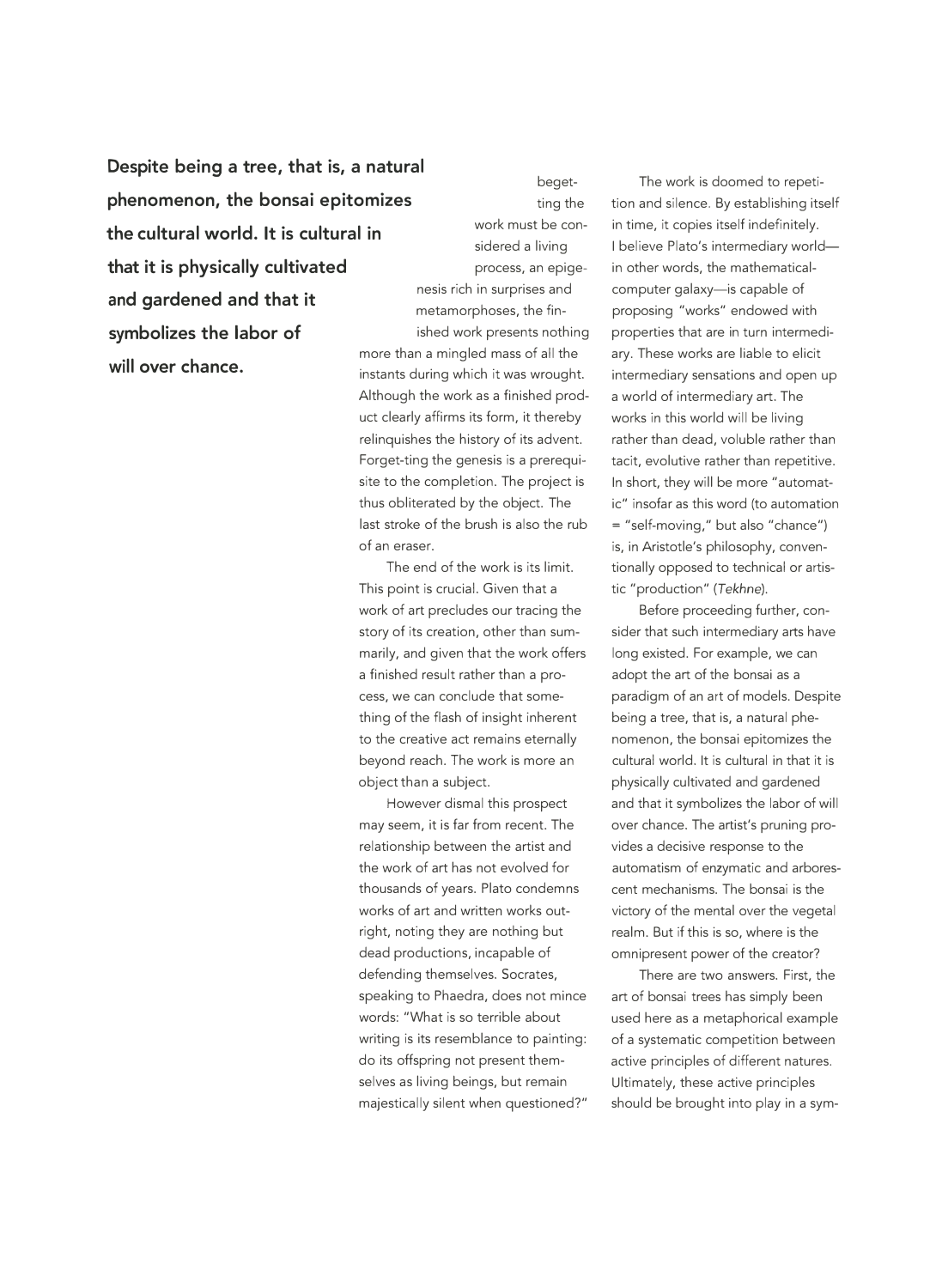But what is the essence of the tree? To say **the tree is a form is too expedient. A tree does not have a form. Rather, it is form in that it breathes and transpires. It never rests.** 

bolic, intermediary world, where the sensible and the intelent to those experienced

in the material world. Indeed, the value of the undertaking resides in this very difference. Second, the Japanese gardener is not as directive as we might think. The struggle between the two wills, the mental and the vegetal, tends to be negotiated rather than cut short. The gardener must talk and even engage in a dialogue with the bonsai; he must persuade it to grow. In the course of generations of gardeners, the bonsai and gardener have maintained a constructive dialogue. The bonsai is itself the history of a conversation. The plant has learned to speak, and the human being has had to take root.

#### **The Bonsai as Intermediary Art**

The bonsai tree provides a good example with which to develop the concept of intermediary art. The tree is clearly one of the most ancient and deeply anchored archetypes. At the same time, it is endlessly adopted as a motif. From the beginnings of time to the present, the form of the tree has proved inexhaustible. Its symbolic resources have been well borne out by painting. Computer images are now tackling its representation. Hence, after so many successes, the tree provides us with a veritable test case: If the bonsai tree is a work of

art, can an intermediary bonsai be grown on computers? In what respect do these symbolically cultivated trees open the way to an automatic art? Do these automatisms simply fulfill ligible manifest consisten- the wish expressed earlier this centucy and performance differ- ry by André Breton, or do they constitute the premises of a new aesthetic project?

> Then again, what is a tree? Matisse says "A tree is a leaf." That is, a tree is recurrence: It weaves its difference by repetition. It grows upward and downward. It burgeons and flowers. It is both base and foundation. It is master of its own form. It uses its strength. The oak and the alder, the hornbeam and the elm, the willow and the beech, the pine and the spruce make up its various essences.

But what is the essence of the tree? To say the tree is a form is too expedient. A tree does not have a form. Rather, it *is* form in that it breathes and transpires. The sun and the rain, the day and the night accompany its incessant metamorphoses. It never rests. The boughs reveal sustenance procured by the roots. And as the tree ramifies, it affirms its mastery of new spaces. It abandons bleak three-dimensional geometries to explore fractional dimensions, fractal shapes.

The form of the tree has conquered the world. Everything that flows is a tree. A river and lungs, an arterial network, and a nervous system are all trees. The universality of the tree is due to the fact that it is, a priori, a form of the flow of time in space. It draws the form of time and the force of space and results from the sum of their constraints. The tree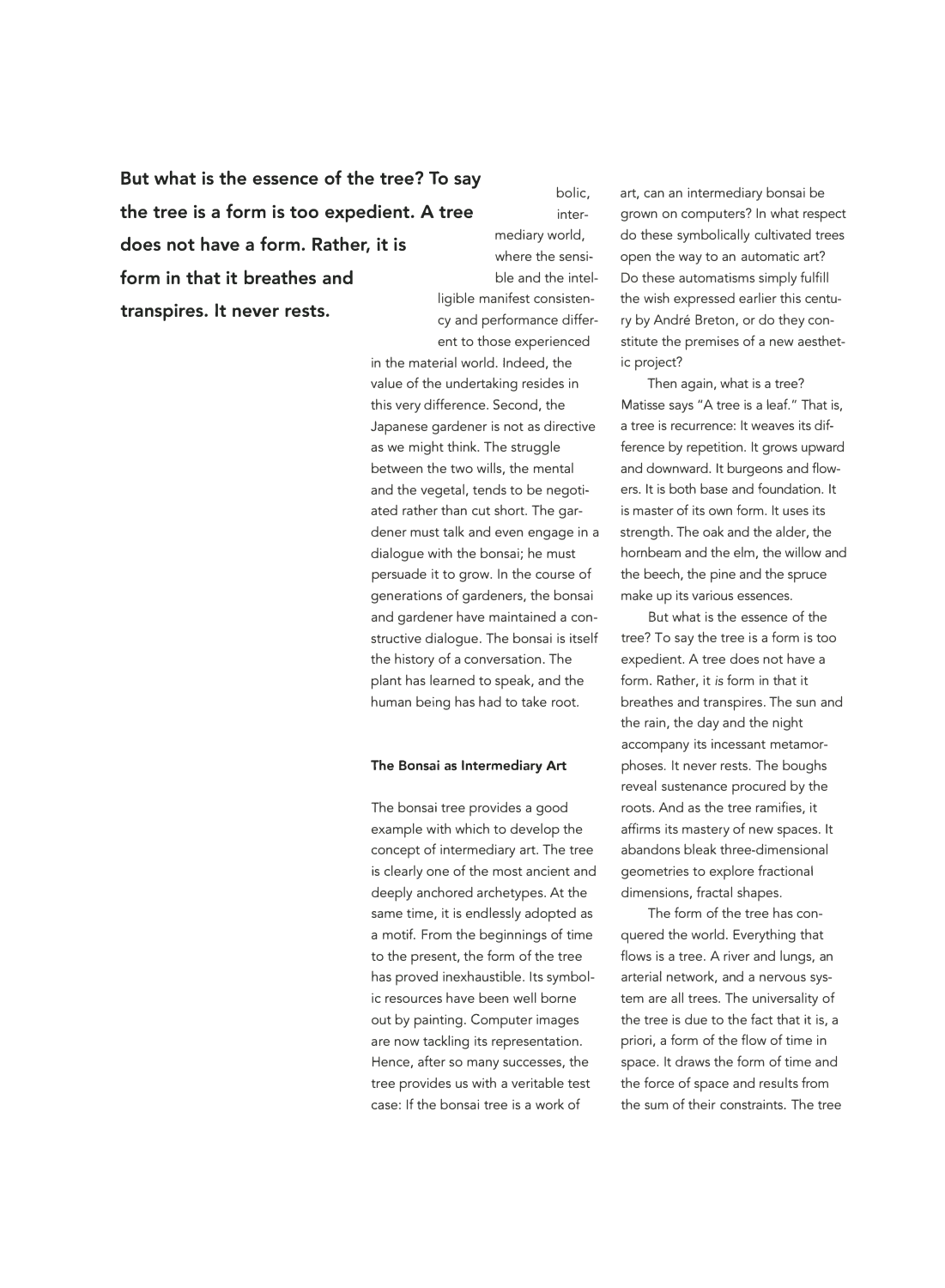is a living force. The tree and the forest are living with an incessant life.

Language cannot apprehend what is pure fluency by nature. So if language fails in its attempt to render nature, what hope is there for the image? How are we to grasp the colors without forms and the forms without end? What is a tree?

#### **Pictorial Representation**

The painted tree hides the wood of real trees. Thus, pictorial art needs to take up the challenge to convey their tufted confusion, the intertwining of form and space by means of relatively simple tools-the canvas and the brush. The history of painting abounds in trees dreamed up or rethought, trees that are delirious, opulent, luxuriant, teeming, lavish, prolific. Their forms are muscular or full blown, meticulous or ascetic. Painters seek their architectural truth or give them theatrical postures.

All graphic metaphors are mobilized to "render" a given aspect: Leonardo da Vinci creates braids and interlacing forms. Théodore Rousseau paints plantlike fronds of hair. Claude Monet simulates the rippling sea in his foliage. Van Gogh draws trees of flame. Cézanne rediscovers his favorite geometric shapes. Where is the truth of the trees?

The Chinese painter-poet Su Tung-p'o (1036-1101) wrote, "Trees, bamboo and a few other plants possess a constant characteristic form *(Hsing)* and, moreover, have a fundamental expression (Li), which can be very seriously transgressed. If the

painter does not attain this quality with precision, his error is far greater than if he had failed to grasp the external form adequately."

The quest for this "fundamental expression" is not only a technical quest. It requires a certain view, a systemic approach. Tchen Jen, a Chinese monk in the eleventh century, devoted an entire work to the apple tree in blossom. He attributed sensitivity to deeply imbedded structures, to latent models, to obscure forces at work: "In the apple tree there is a hierarchical system such that its branches never grow on all sides: nor do the flowers bud by chance, but each has its own predetermined place."

The tree is first and foremost growth, movement, and vital impulse. Van Gogh said trees must be made to "grimace." Clearly, there is a substantial distance between the "representation" of the tree and the "simulation" of its vital energy. In short, even for those who have abandoned all hopes of bringing alive the twisting and pain of self begotten trunks, the problem of graphic representation remains a formidable one. The trunk grows staunchly upright, affirming its strength and its expression, but all those countless, invertebrate leaves, fluctuating and luminous, must also be dealt with. The leaf is the last boundary of representation.

#### **Computer Images**

Having thus measured the limits of pictorial representation, what can we expect from models and algorithms?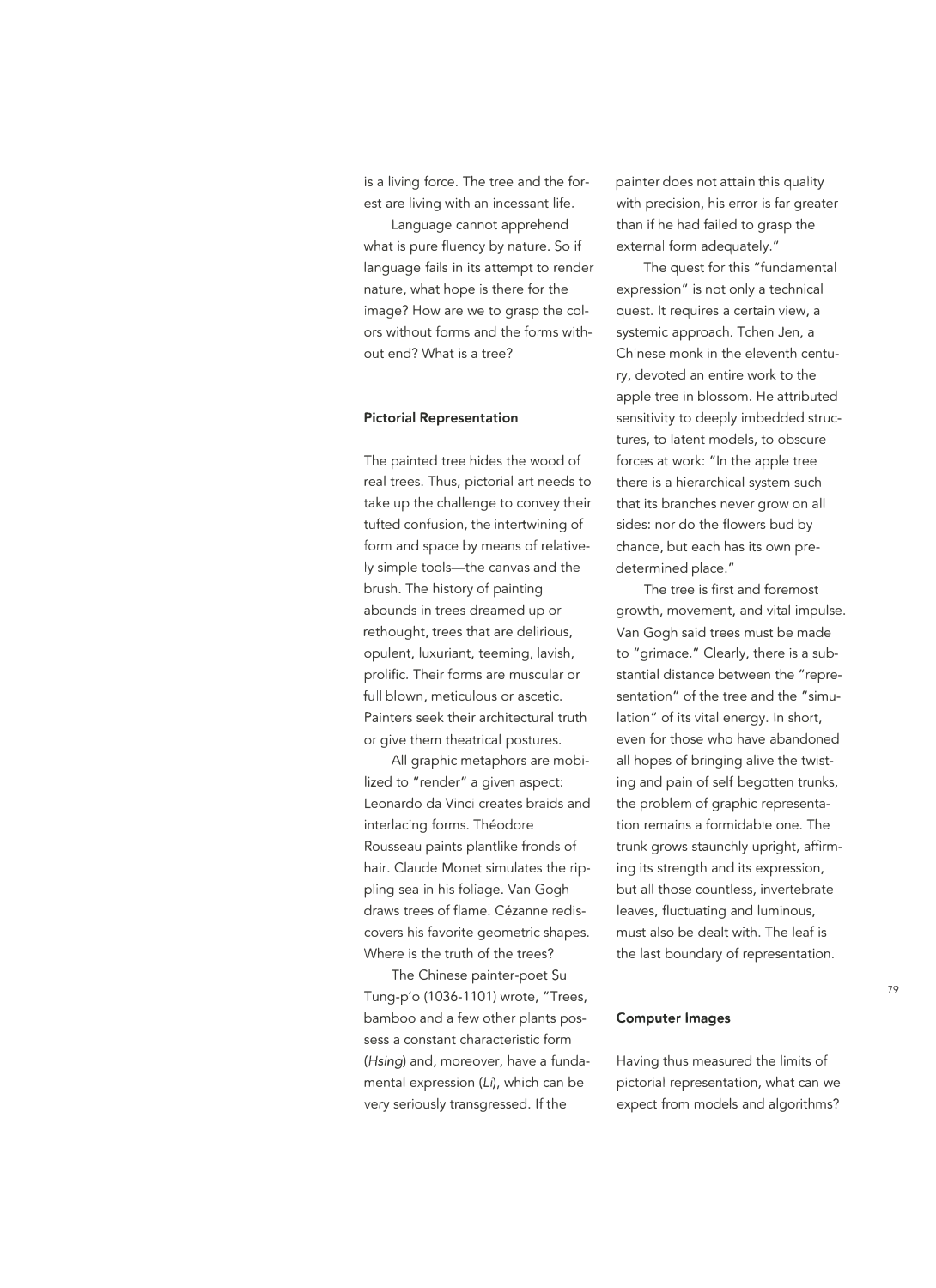4. G. Bachelard, *L'air* et /es songes, Ed. Jaie Corti, Paris, 1943, p. 235.

Where can computer images lead us when even the most penetrating gaze is incapable of analyzing the profusion of verdant crowns? Gaston Bachelard has warned us of the danger of misused calculations: "Applying the mechanical to the living may be comical, but applying geometry to the vegetal is the ultimate in ridicule. "4 At the risk of ridicule, I shall present several tree "models" applied to image synthesis.

Jules Bloomenthal from the New York Institute of Technology (NYID was one of the first people to attempt a "realistic" representation of the tree. He emphasized the efficiency of calculations at the expense of a rather elementary analysis.

Bloomenthal defines his model as follows: "The branches of a tree can be described simply as a list of points in a three dimensional space, and as a list of connections (the branches) between these points." For variation, he called on random number generators. Parameters such as the number of the branches are calculated in an aleatory manner, starting from average values. The geometry of the trunk and branches is rendered by a simple "generalized cylinder." The leaves are likewise digitized from photographic sources, then cut into three sections to allow them to be bent by the wind.

Peter Oppenheimer has used a similar model at NYIT. His trees do not try to be an exact arborescent structure but a surface realism. Although the matter the trunks are made of is acceptable, his trees are oddly reminiscent of vermicelli.

William Reeves has developed

another essentially aleatory model called a "particle system." A particle system is not a static entity. The position, orientation, attributes, and dynamics of each particle are defined by a sum of aleatory functions subject to constraint. This allows the creation of numerous variations. The parameters are interdependent without being bound in a linear relation. The breadth and height of the tree and the length and thickness of the branches vary together. The "twigs" are recursively generated by the "branches," which endow them with their own parameters. The other parameters are adapted to the given height. This recursive generation algorithm produces regular structures. Hence, Reeves proposes a posteriori processing to simulate real conditions: the effects of gravity, dominant winds, and sunlight.

Bloomenthal's and Reeves' models are basically aleatory; they do not involve strict botanical analysis. Others have chosen to exploit the knowledge of plant anatomy acquired by botanists. Their approach gives rise to a totally different philosophy, one where the tree is seen as a complex organism in search of an incessantly disrupted equilibrium.

In this second approach, discrete models have been used to account for plant morphogenesis. Chaetomorpha, the green seaweed, was described by Lindenmayer's L parallel rewriting system as early as 1968. L systems are presented as sequences of states that may, for example, represent the cells of the given organism. State transitions are simultaneous and depend on a gram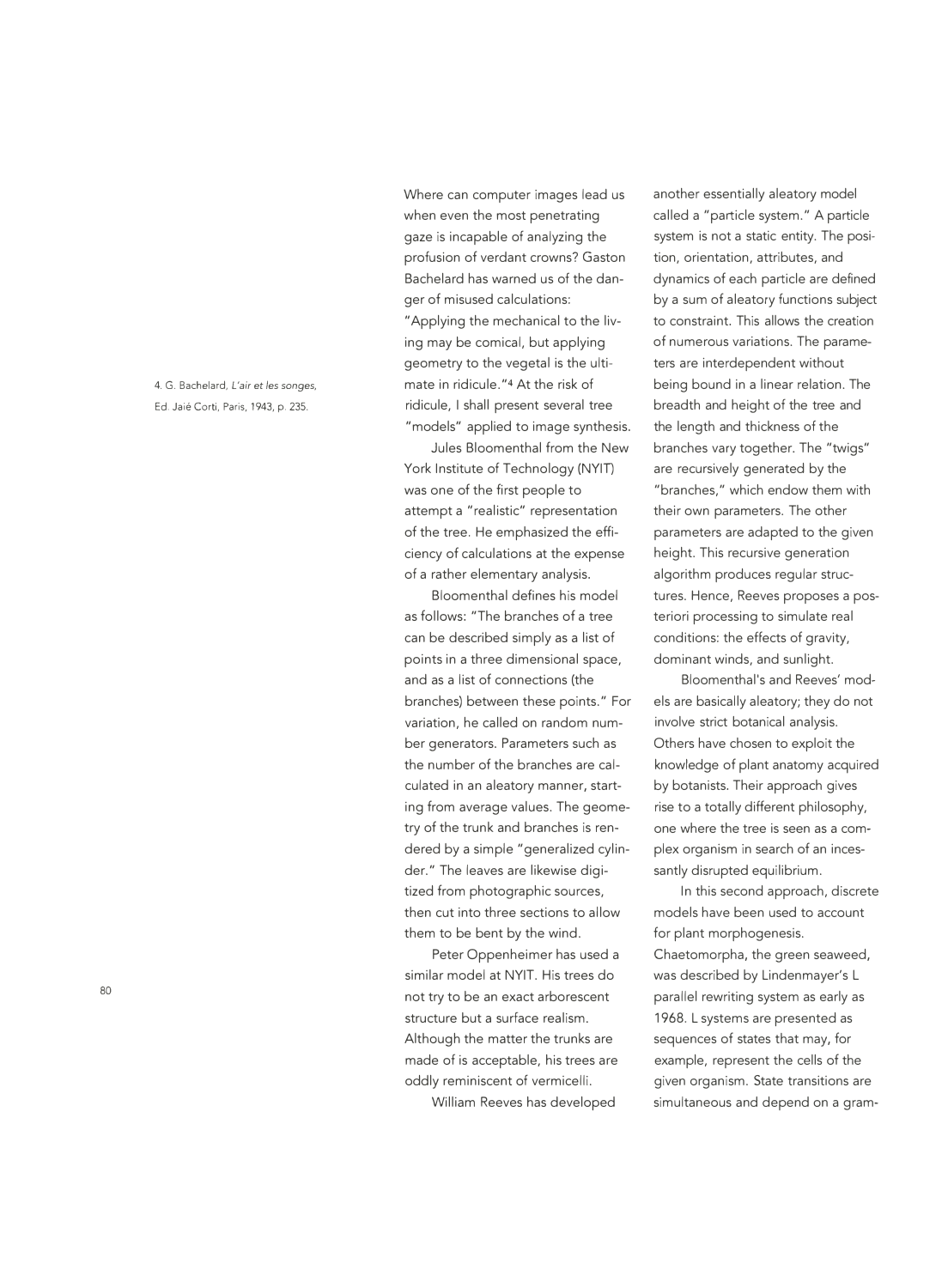**A particle system is not a static entity. The position, orientation, attributes, and dynamics of each particle are defined by a sum of aleatory functions subject to constraint.** 

5. P. de Reffye, "Modelisation de !'architecture des arbres par processus stochastiques," Doctoral d'Etat, Paris, 1979. Also see M. Jaeger, "Representation et simulation de croissance des vegetaux," doctoral thesis, Strasbourg, 1987.

A, R, x, where A is the finite set of symbols of possible states, called the alphabet, R represents the sum of the transition rules, and x stands for the initial state. If the longevity of a cell depends not only on its position with regard to neighboring cells but also on its mother cell, in other words, if the grammar allows the preceding generation to be memorized, growth is qualified as a "temporal interaction" process. If state transition is likewise dependent on neighboring cell status (diffusion mechanisms), "local interaction" systems are involved. The interaction speed across the filiation (time) can be modelized, as can local propagation between neighboring cells (space). Finally some systems undergo "erosion" during development, in other words, they are systems whose

mar  $G =$ 

Other research has shown the possibility of generating the structure of various trees without using a generative grammar, using a combinatory growth motor instead. Ramifications are made to increase by recurrence. The following ramification is obtained by randomly drawing a branch from the preceding ramification and by drawing a direction in space. A new twig thus sprouts on this branch in the chosen direction. Above all the combinatory method allows effective control of overall parameters (such as the Strahler number), which impose shape-related constraints on the tree. Whereas the

grammar can modify itself.

chance factor involved in random drawing allows wide variety of individuals to be obtained, they remain strictly within the framework of a given tree "species," summarized by geometric parameters derived from botany, such as the ratio of branch length to branch diameter and the angle between "mother" and "daughter" branches.

Philippe de Reffye<sup>5</sup> has analyzed a mathematical model of the coffee tree based on experimental growth curves. His model places considerable emphasis on stochastic processes and aleatory developments capable of creating structural irregularities. It also takes into account weight and resistance of materials for the bending of the bough, the buckling of vertical shoots, or phenomena related to breakage. Finally, he ascribes substantial importance to the four parameters characteristic of tree growth: activity, viability, ramification, and number of axillary buds.

The CIRAD team in Montpellier used this method to simulate numerous trees (coffee tree, cotton tree, palm, frangipani, poplar, spruce, beech, litchi) as well as plants and flowers (daffodil, tulip, lilaceous and araceous species, vine, fern). Anticipated developments concern calculating the gene for the branches within a given tree or among different trees. Evaluation of the luminous flux at any moment is likewise envisioned.

The CIRAD simulation method has numerous applications in botany, agronomy, forestry, and landscape design. One of its most interesting perspectives is the possibility of simulating fossil trees. Indeed, it provides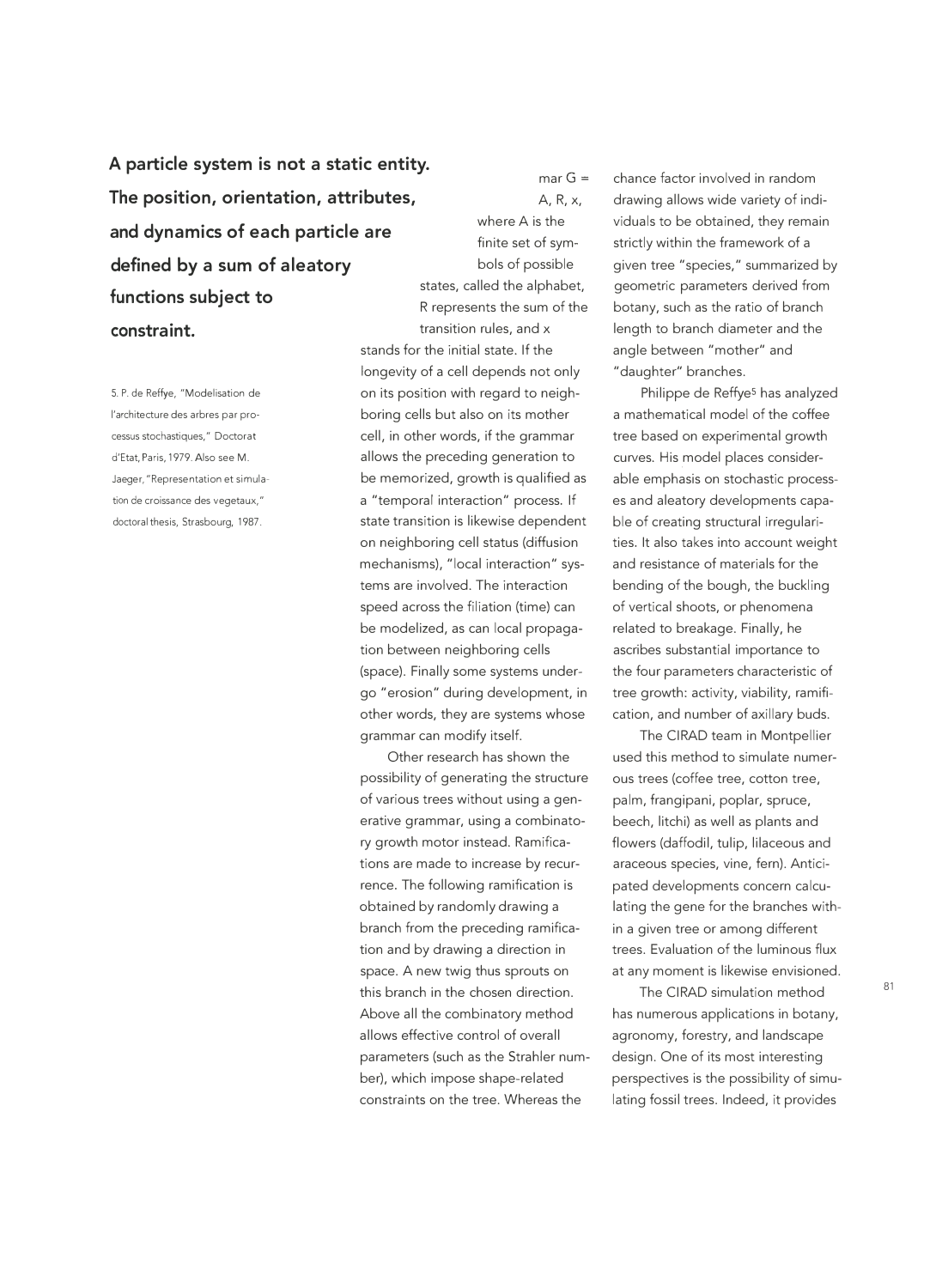**Far from being an arrogant, barbarian art object, mathematics is a transcendental tool of knowledge. Intermediary art is an art of manner, a neoman-** art: Such models **nerist art, concerned not so much with nature as such or its deformation as with its transformations.** 

6. See K. Niklas, "Computer-simulated plant evolution," Scientific American, May 1986.

82

a magnificent example of creating intermediary allow us to shape at will, in the same way as one cares for a bonsai year after year, generation after generation. It is no longer a question of a tree or a model but of artistic simulation of a nature. Finally we would like to cite the most developed simulation model of living vegetable environments. It consists of creating a model that translates not only plant growth but genetic evolution of the species itself. Hypotheses are formulated on the factors likely to reinforce a given species in its struggle against the pressure of selection. It then becomes possible to induce a "mutation" in a given characteristic and to evaluate the performance of this mutation. Numerous reiterations of such a procedure are possible.

Minor modifications encouraged or inhibited by the selective pressure of the "environment" lead to a reinforcement or dying out of the "species." A priori criteria are used, such as the aptitude to capture light, the resistance structures manifest to their own weight, and the efficiency of seed dissemination. These are "genetic" parameters that are the object of "mutations" in the course of successive generations. A mutation occurs when the efficiency of growth characteristics is maximized according to one or several of the adopted criteria. For example, it is possible to seek out the evolutionary trajectory whereby seed dissemination capacity

or the ability to capture light is optimized. Simulation becomes extremely valuable when it allows the confrontation of several "plants." The "selective pressure" of the "environment" is highly interactive in this situation, as the environment is itself made up of species struggling for supremacy. This veritable "plant war" ultimately yields results similar to those obtained by nature insofar as can be seen from paleontological analysis of fossil plants.6

#### **The Simulated Tree**

Armed with these various models, it is clear that the simulation of intermediary trees is another art that leaves painting behind. It is a systemic art. The simulated tree is not a painted tree because it evolves from a complete interactive system, including the represented individuals, the species' characteristics, and the environment. Symbolic calculations grow trees that are no longer illusory appearances but are entities in a state of permanent metamorphosis. Nature was already known to be an artist, as was the fact that "a blade of grass no more resembles another blade of grass than a Raphael resembles a Rembrandt" (Bergson). Now that we have managed to tame the very procedure of inventive flowering and budding repetition, we must show we are capable of subduing this prolific matter by making it express that without which art does not exist: emotion that can be shared.

The lesson is fully contained in the end: The seed and the bud are